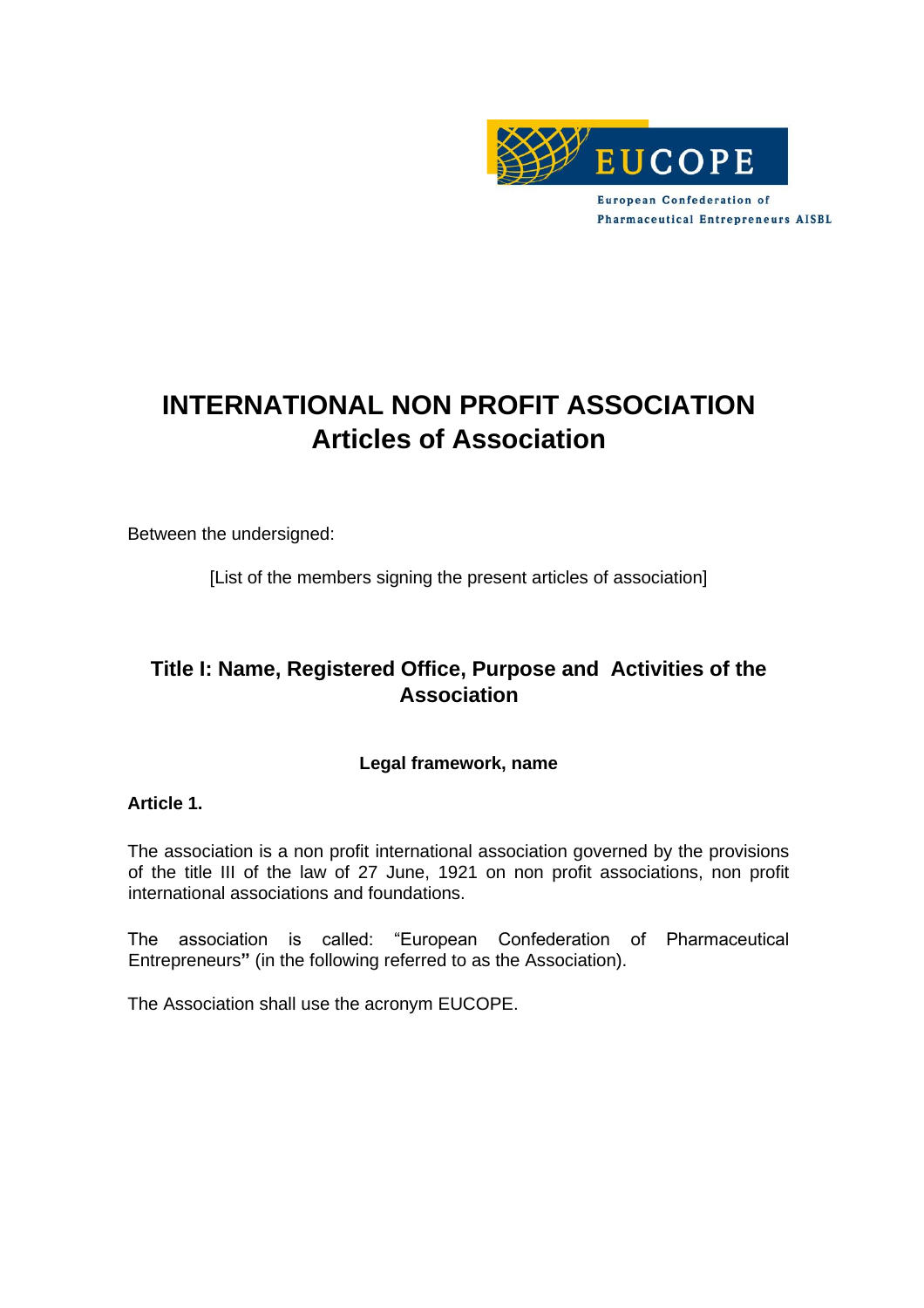

# **Registered Office**

#### **Article 2.**

The registered office of the Association is established in 1000 Brussels, Rue Marie de Bourgogne 58, Belgium.

The registered office of the Association may be transferred to any other location in Brussels following 2/3 of the valid votes cast by a General Meeting of its members and publication in the "Annexes du Moniteur Belge"*.*

#### **Scope**

#### **Article 3.**

3.1. The Association shall pursue activities of a non-profit nature in accordance with the title III of the law of 27 June, 1921 on non profit associations, international non profit associations and foundations.

3.2. The purpose of the Association shall be:

- promote companies and associations active in the research and development, production and distribution of pharmaceutical products and further their scientific, technical, economic and legal objectives;
- represent member companies and associations operating in Europe with respect to international governmental organizations in particular towards the European institutions and EU agencies. Especially, it shall make such bodies aware of the views of the European pharmaceutical industry (RX as well as OTC; primary care as well hospital care) on all matters that are of interest to it and concern public health, in particular international legislation and regulations;
- strengthen the awareness of the value of the European pharmaceutical industry and their products for patient health and the economy based on ethical practices;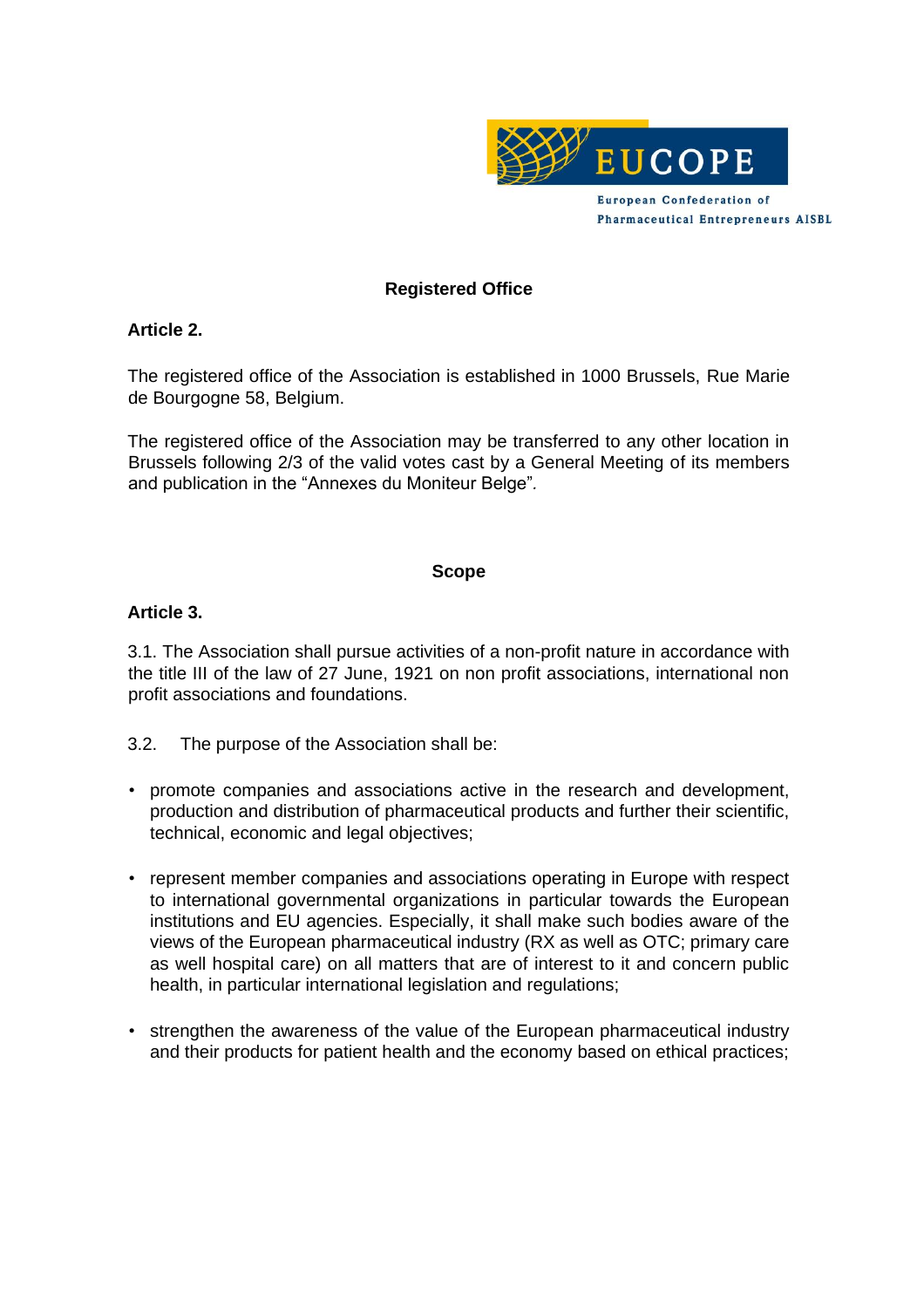

- co-ordinate common interests and activities especially towards the European institutions and authorities in the EU/EEA member states;
- enhance research and development through promotion and cooperation across national borders;
- establish a widely-accepted and qualified network for the pharmaceutical industry;
- co-operate with national and international organisations having similar objectives.

3.3. The association performs the following activities with a view to achieve the objectives described under article 3.2. above:

- Further promotion and facilitation of the professional and scientific relationship between its members by organizing periodical meetings etc.;
- create and organize regular high level meetings for the responsible business leaders representing the member companies and associations
- prepare information and position papers and disseminate national and European governmental institutions policies;
- monitor political, legal, scientific and economic developments in the EU relevant for pharmaceutical companies;
- collect and study relevant laws and regulations applicable to the members and the dissemination of such information to its members;
- express common positions in order to provide European and member state institutions with unified and representative positions;
- maintain close relations with governmental bodies and also with nongovernmental bodies in order to enhance understanding of problems affecting the European pharmaceutical industry;
- further the promotion and facilitation of information in relation to professional groups and the general public, i.e. health care providers and their associations, health insurance organisations, consumers and other interested stakeholders;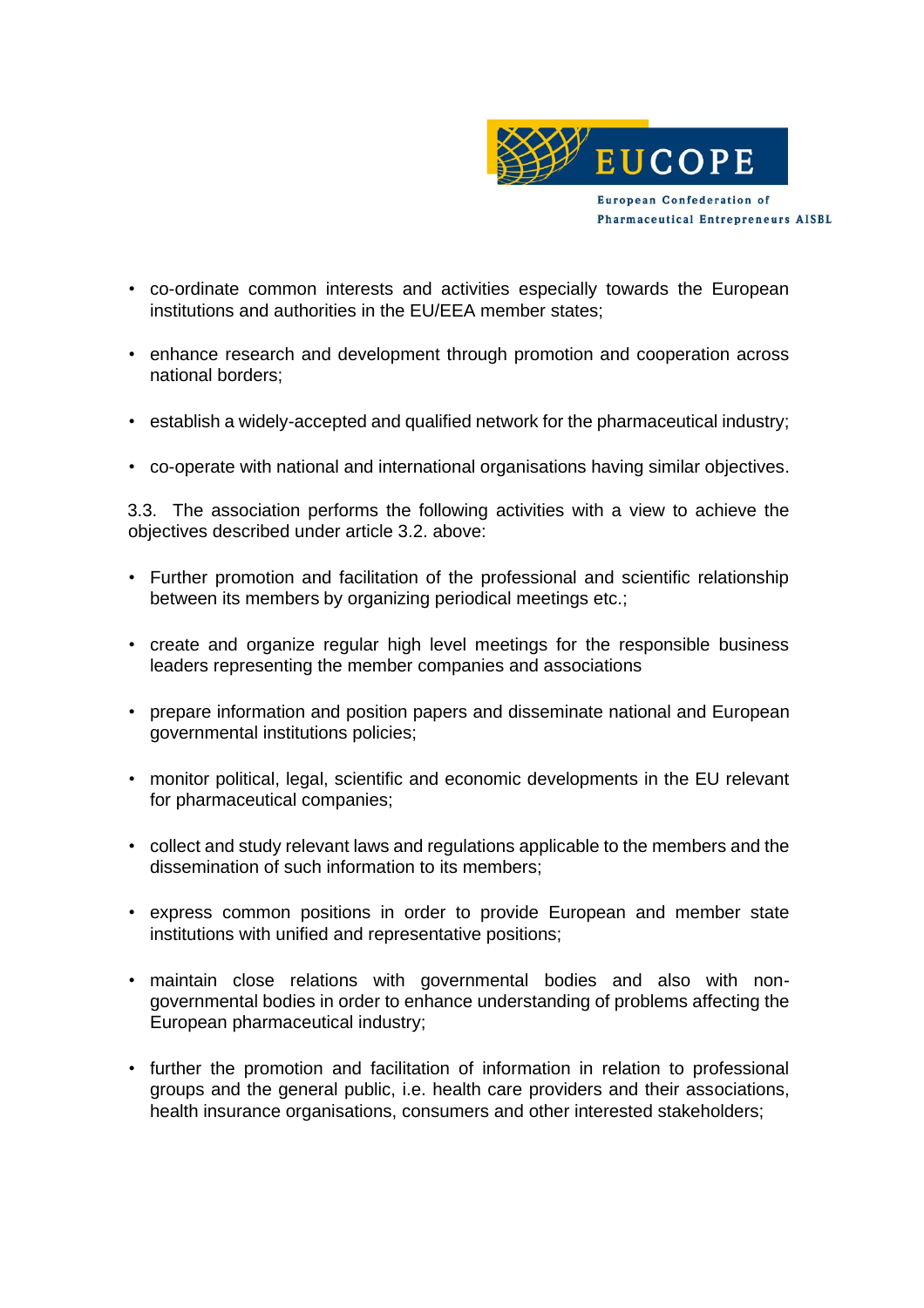

- joint submission of projects in the European Commission's programs for research and development;
- joint edition and distribution of publications which promote the objectives of EUCOPE.

In pursuing the activities of the Association the members do not seek to obtain direct financial advantage for themselves, nor shall it be the objective of the Association to procure direct financial advantage for the members.

The Association may acquire any and all assets, fixed or otherwise, enter into contractual commitments, receive gifts, dispose of assets, grant privileges or securities in respect of its assets, and transfer title to its assets in accordance with the law, with these Articles of Association and any amendments to them.

# **Title II: Membership**

# **Categories of Membership**

# **Article 4.**

4.1 The association is composed of two categories of members: institutional members and personal members.

#### 4.2

- Institutional members

Institutional members can be companies which operate within the European Union in research and/or development and/or production and/or distribution of pharmaceutical products. Associations representing the above mentioned companies are also eligible for institutional membership.

- Personal members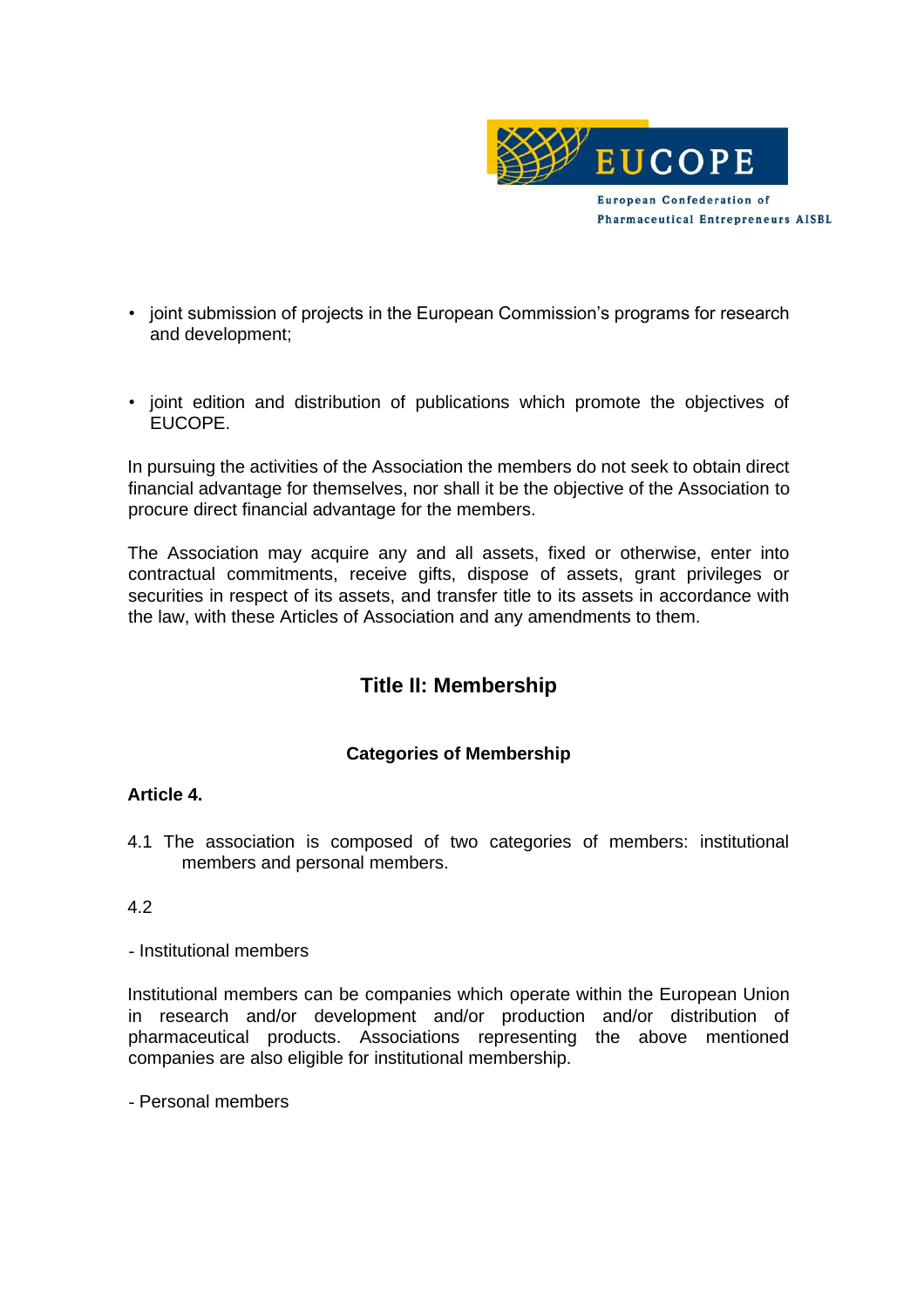

Personal members can be entrepreneurs who manage as a chief officer and/or own a company which operates within the European Union in research and/or development and/or production and/or distribution of pharmaceutical products. If a personal member manages or owns an institutional member the voting right is limited to the institutional member.

#### **Admission of Members**

# **Article 5.**

The admission as member and the keeping of this quality are subject to the approval of the articles of incorporation in their latest amended version as well as of all other possible regulations issued or approved by the Association as well as to the compliance with the provisions of the statutes and these rules.

The application for admission as a member within the Association will be submitted in writing to the Secretary General with all necessary explanations. The Executive Board decides with a simple majority of all board members on membership applications. The Secretary General brings the decision of the Executive Board to the attention of the applicant. Membership commences on the 1st day of the month following the Executive Board's decision unless the application states another date. In case of refusal of the application, no specified reason is necessary.

# **Termination of Membership**

#### **Article 6.**

Any member may withdraw from the Association at the end of a financial year during which notice of termination has been given, provided that such notice has been given not later than March 31st by registered letter to the Secretary General; otherwise the termination shall become effective at the end of the following fiscal year.

Membership shall terminate in any of the following circumstances:

when a member no longer fulfils the criteria mentioned in Article 4 above;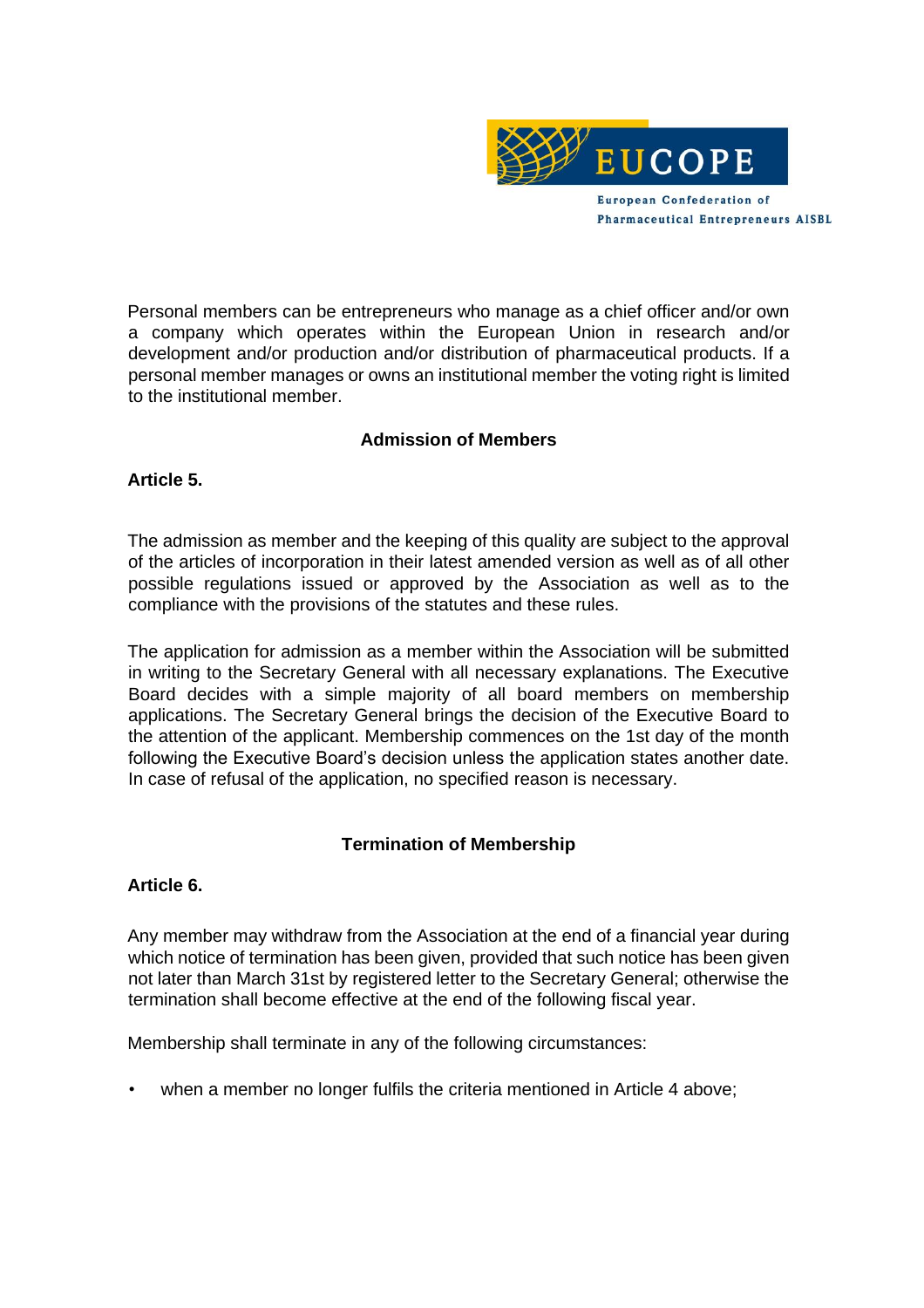

- bankruptcy, liquidation, dissolution or any similar situation resulting in the cessation of a member's activity;
- failure to pay membership fees or any other sum due to the Association within 45 days of written request and after a reminder giving 14 days notice of overdue payment;
- infringement of the provisions of these Articles of Association or other rules for the conduct of members as may be determined from time to time by the Association;
- exclusion from membership.

Exclusion from membership shall be decided with a majority of 2/3 of the votes of the members present or represented by proxy of the General Meeting.

The member concerned shall be invited by registered letter indicating the reasons for his proposed exclusion to attend the Executive Board meeting to present his case or to make a written statement to the Executive Board.

Exclusion shall take immediate effect.

A member who resigns or is excluded from membership of the Association shall have no claim to the net assets of the Association. Termination of Membership does not result in relief of outstanding liabilities. Already paid fees are not refunded.

# **Membership Fees**

#### **Article 7.**

Each Member shall pay each year the annual membership fees for that year and category of membership according to the by-laws.

Special fees can be assessed for financing special projects.

Membership fees shall be due on January 1<sup>st</sup> of each year and shall be paid within 45 days of written request. Failure to pay within this time may result in exclusion from membership, as provided for in Article 6.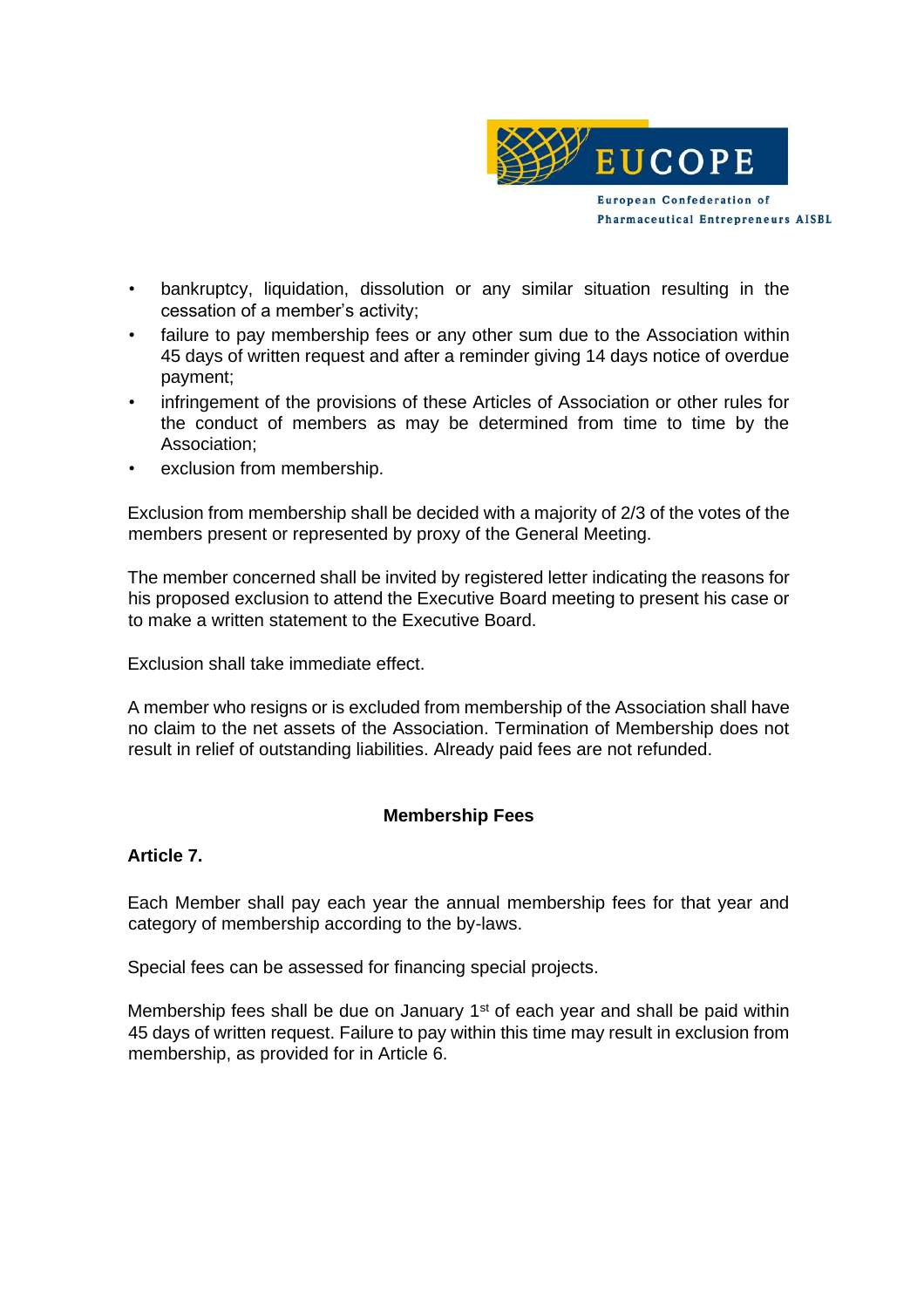

# **Title III: Governing Bodies of the Association: General Meeting of the Members, Executive Board**

# **Article 8.**

The Association shall be governed by the General Meeting of its members and an Executive Board.

#### **General Meeting**

#### **Article 9.**

The General Meeting of the members shall be the supreme governing body of the Association.

The General Meeting of the members shall be provided with all powers necessary or advantageous for the purpose of achieving the objectives of the Association.

The General Meeting of the members shall decide the general policy of the Association and shall oversee the management of the Association by the Executive Board.

The following powers shall be reserved exclusively for the General Meeting of the members:

- approval of the final accounts for the preceding financial year and approval of the members of the Executive Board in respect of their stewardship of the affairs of the Association during the preceding financial year;
- approval of the budget of the Association for the following financial year;
- the membership fees and any other contributions due by the members of the Association for each financial year;
- the election and dismissal of the members of the Executive Board;
- the election and dismissal of the Chairman, Vice-chairmen and Treasurer;
- amendments to the Articles of Association;
- exclusion from membership;
- the dissolution of the Association;
- the decision to establish a code of conduct which is mandatory for all members of the Association;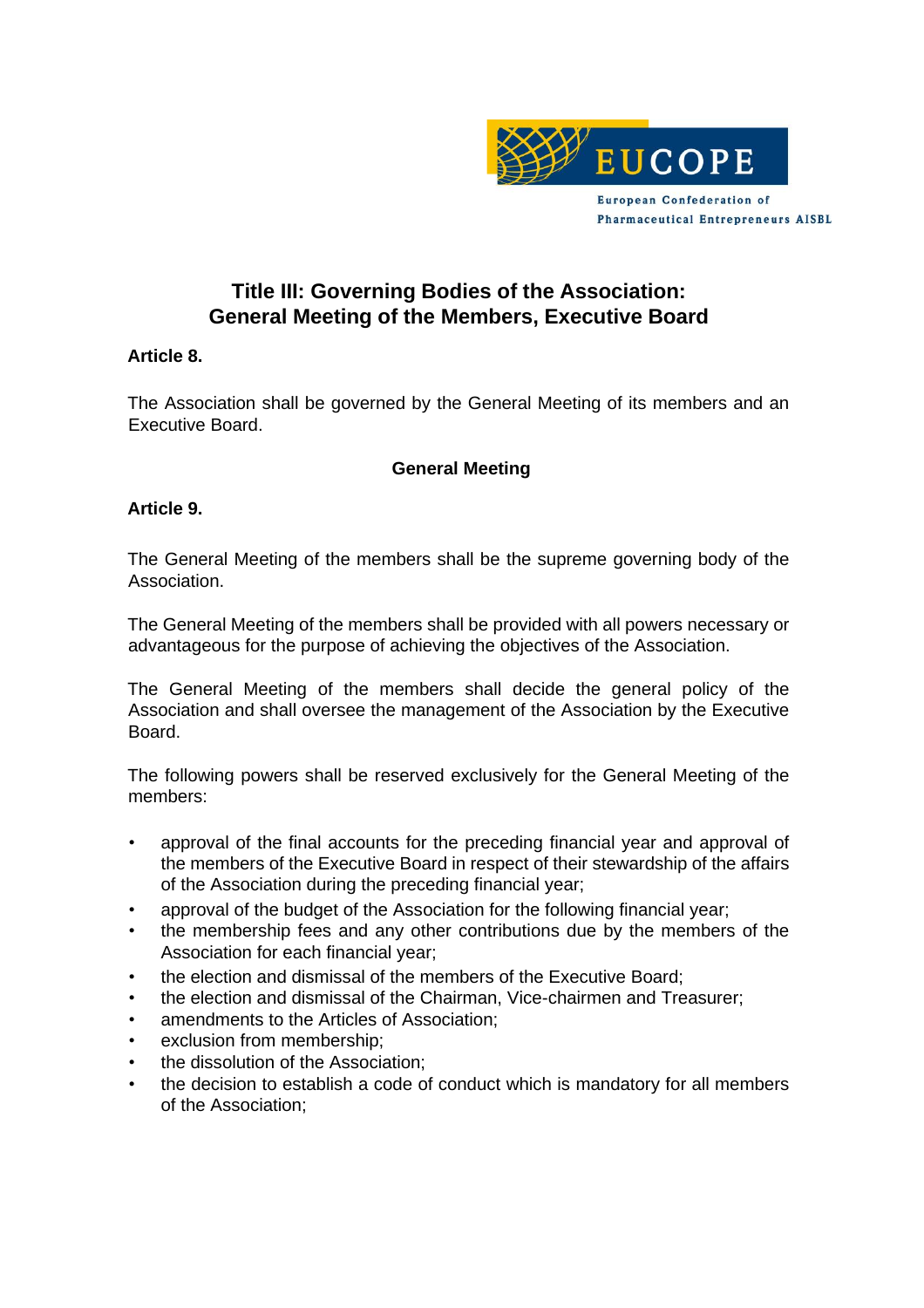

- the establishment and subsequent amendment of By-laws of the Association;
- the nomination, if required, of auditors;

Any decision which has to be taken by the General Meeting has to be sent in writing to the Members one month ahead of the General Meeting. An exception is possible if it decided by the Executive Board or by a quarter of the General Meeting.

# **Meetings**

# **Article 10.**

There shall be a General Meeting of the members at least once per year within the 2nd quarter of a year and whenever the Executive Board shall consider a meeting to be necessary or whenever at least 1/4 of the members of the Association request to the Executive Board for a meeting.

General Meetings shall be chaired by the Chairman or, in his absence, by one of the ViceChairmen.

General Meetings shall be convened in writing by the Secretary General on behalf of the Chairman with at least 1 month prior to the date of the General Meeting, indicating the place, date and time of the General Meeting. The agenda of the meeting is enclosed with the invitation.

No business may be conducted on any matter not shown on the agenda, unless all of the members with voting rights are present or represented.

Beside the members of Article 4 owners, board members and managing directors of Member companies and Associations may participate in the General Meeting without the right to vote.

# **Voting, Quorum**

# **Article 11.**

Only members shall be entitled to vote at the General Meeting of the members.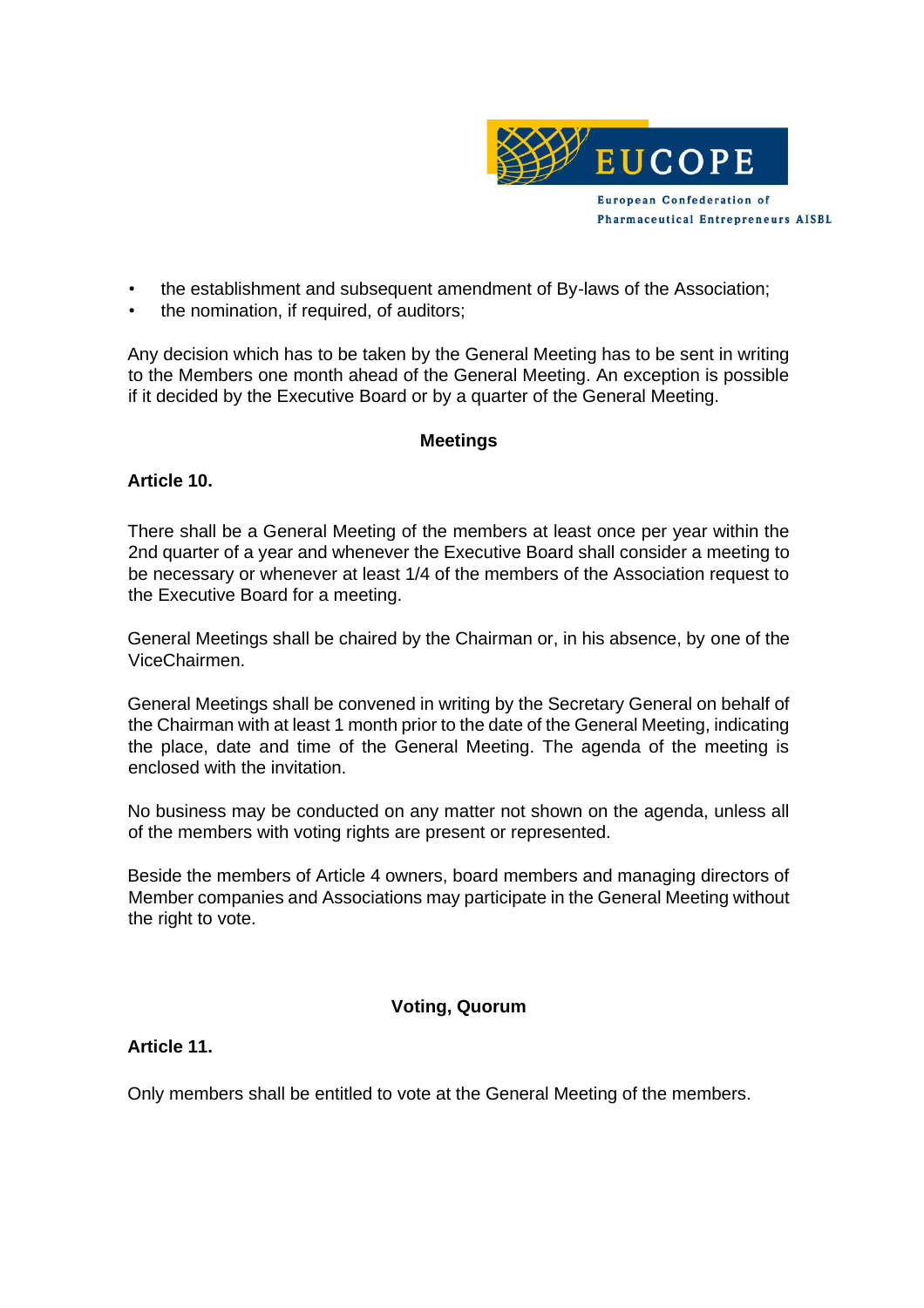

Each member has one vote.

Any member may be represented at the General Meeting by giving written proxy to another member entitled to vote. The Director General has to be informed.

The General Meeting of members may not cast a valid vote unless 25 % of the members are presented or represented by proxy.

Except in cases foreseen by the present statutes or by the law, the decisions of the General Meeting of members are taken by a simple majority of the attendees with the right to vote.

They shall be brought to the attention of all members.

Decisions of General Meetings of the members shall be recorded in minutes which shall be kept at the registered offices of the Association.

# **Executive Board**

# **Article 12.**

Subject to the powers granted to the General Meeting by Article 9 of these Articles of Association, the Executive Board is empowered to manage the affairs of the Association and to perform for this purpose all acts as it may judge necessary or advantageous for achieving the purpose of the Association.

The Executive Board shall comprise of at least 3 and up to 12 members which are elected out of the institutional or personal members.

The period of office of the Chairman, the Vice-Chairman(s), the Treasurer and the members of the Executive Board shall be 3 years and is renewable. Chairman, Vice-Chairman(s), Treasurer must be Members of the Executive Board and are elected by the General Meeting.

The Chairman, the Vice-Chairman(s), the Treasurer and the members of the Executive Board shall not be remunerated for the services which they provide to the Association.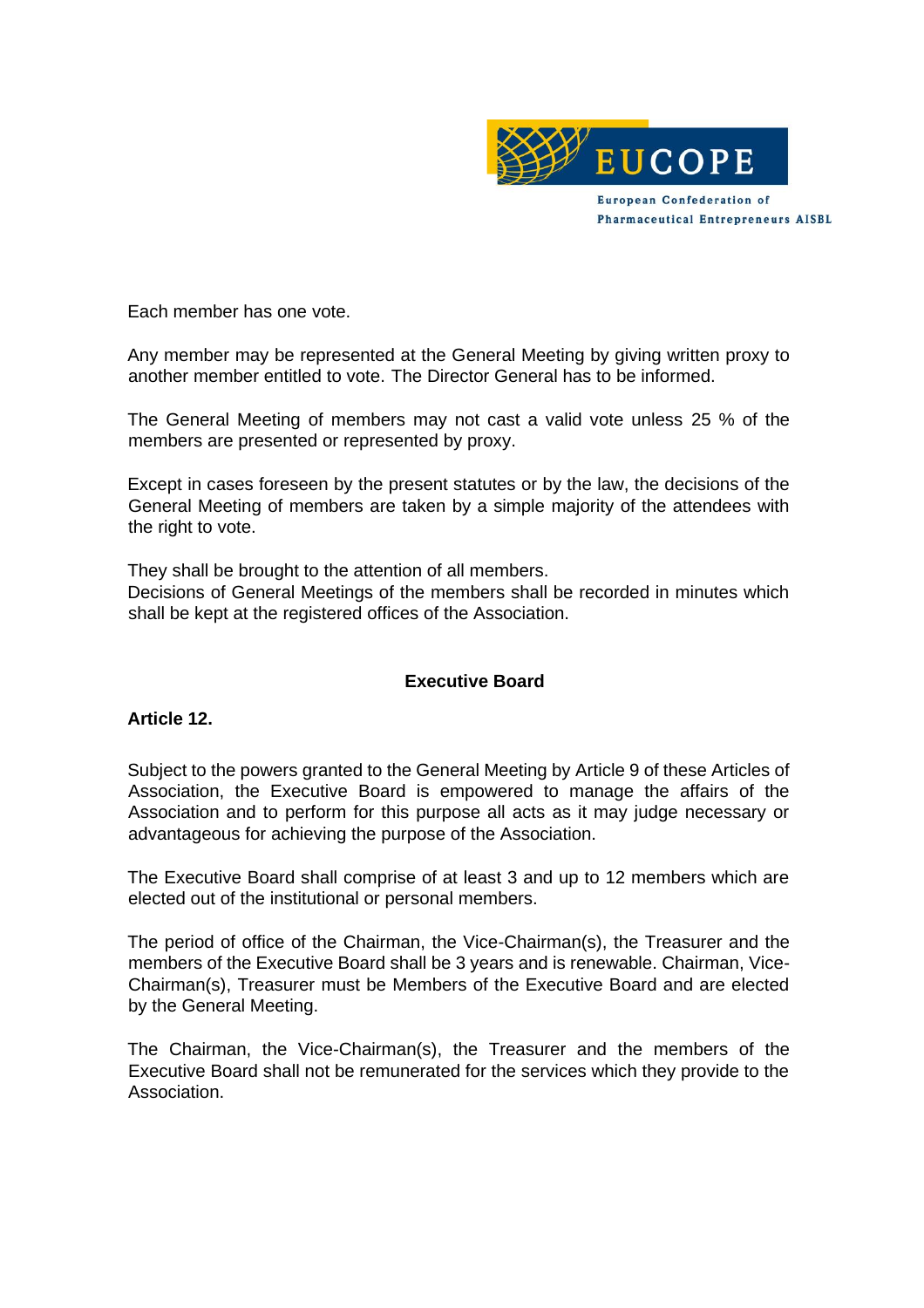

The Executive Board may delegate some or all of its powers to the Chairman, the ViceChairman(s) or to one or more of its members.

The Executive Board will appoint a non-honorary Secretary General to take charge of the day-to-day management of the Association and may delegate to the Secretary General the authorities necessary for the accomplishment of this task.

#### **Meetings**

#### **Article 13.**

The Executive Board shall meet as frequently as the interests of the Association require and at least once per quarter of the year.

The Executive Board shall meet whenever at least 5 of its members request in writing that a meeting be held.

Notice of meetings of the Executive Board shall be given in writing by the Secretary General on behalf of the Chairman by, at least 7 days in advance, with indication of the place, date and time of the meeting.

The agenda of the meeting shall be sent with the written notice of the meeting.

The Executive Board shall conduct business only if at least half of its members are present.

Decisions of the Executive Board shall be taken by simple majority except in cases foreseen by the present statutes. Abstentions will be disregarded. In case of equal votes, the chairman's vote is predominant.

# **TITLE IV: FINANCIAL MANAGEMENT**

**Financial Year** 

**Article 14.**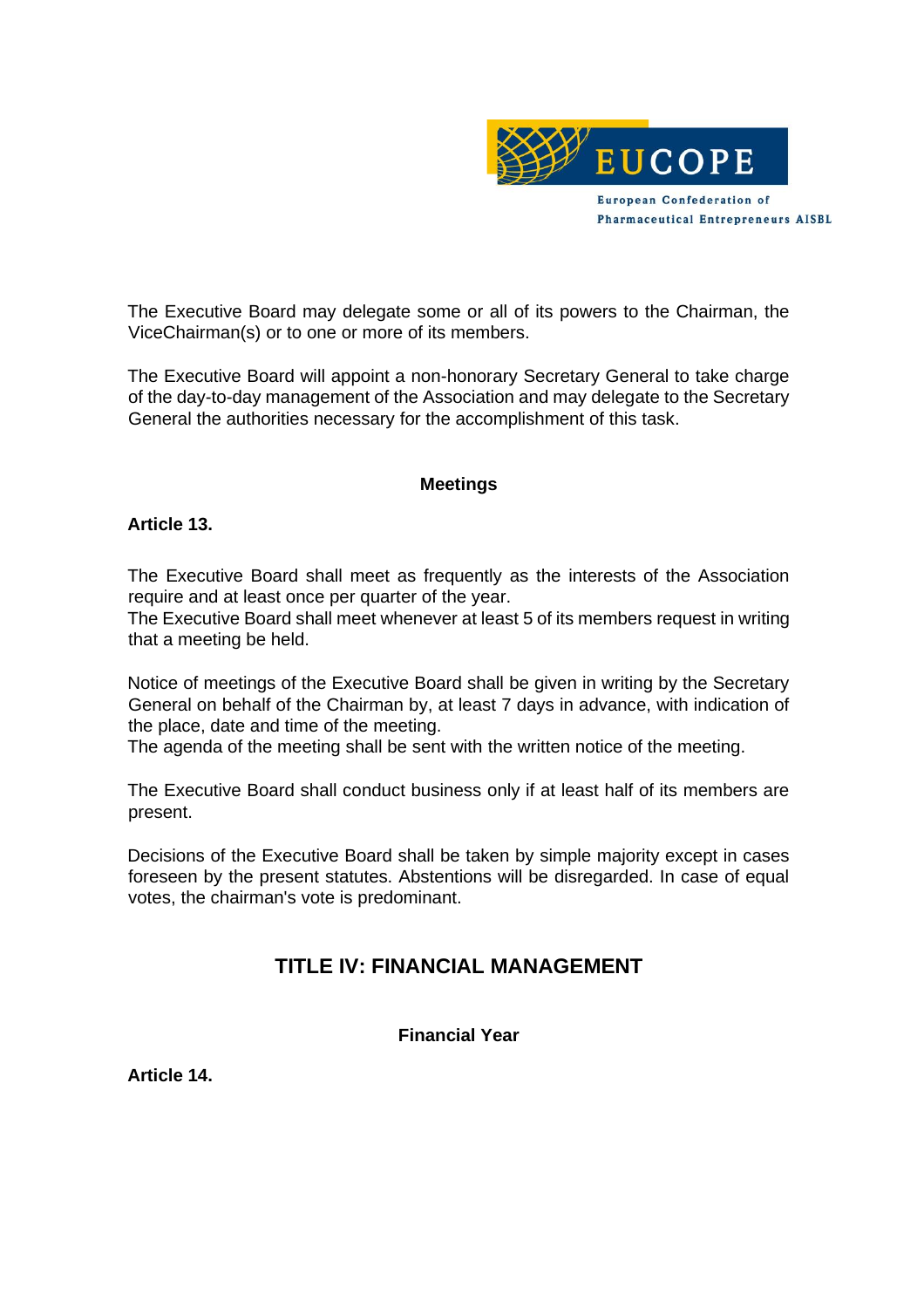

The financial year of the Association shall commence on January 1<sup>st</sup> of each year and shall end on December 31<sup>st</sup> of the same year.

The first financial year of the Association shall commence on the date of the foundation of EUCOPE and shall end on December 31st, 2009.

The Executive Board shall propose the annual budget of the Association for the following financial year, which it shall submit for approval to the General Meeting, in accordance with Article 9 of these Articles of Association.

The Executive Board shall draw up draft final accounts for each financial year, which it shall submit for approval to the General Meeting of the Association, in accordance with Article 9 of these Articles of Association.

The Executive Board shall be responsible for managing the funds of the Association and for maintaining the bookkeeping, assisted, if required, by a professional accountant.

In case the activities of the Association require the appointment of statutory auditors, such an appointment shall be made by the General Meeting.

# **Legal Representation**

#### **Article 15.**

All legal acts entered into by the Association shall be signed, unless otherwise stipulated, by the Chairman of the Executive Board and the Secretary General. Those exercising signature on behalf of the Association shall not be required to justify towards third parties their authority to sign. For legal acts with financial obligations of less than 5.000 EUR the Secretary General is empowered to be the sole legal representative of the Association.

All legal action or arbitration involving the Association, as plaintiff or defendant, before courts, tribunals or other jurisdictions shall be the responsibility of the Executive Board, represented by the Chairman or at least two Vice-Chairmen.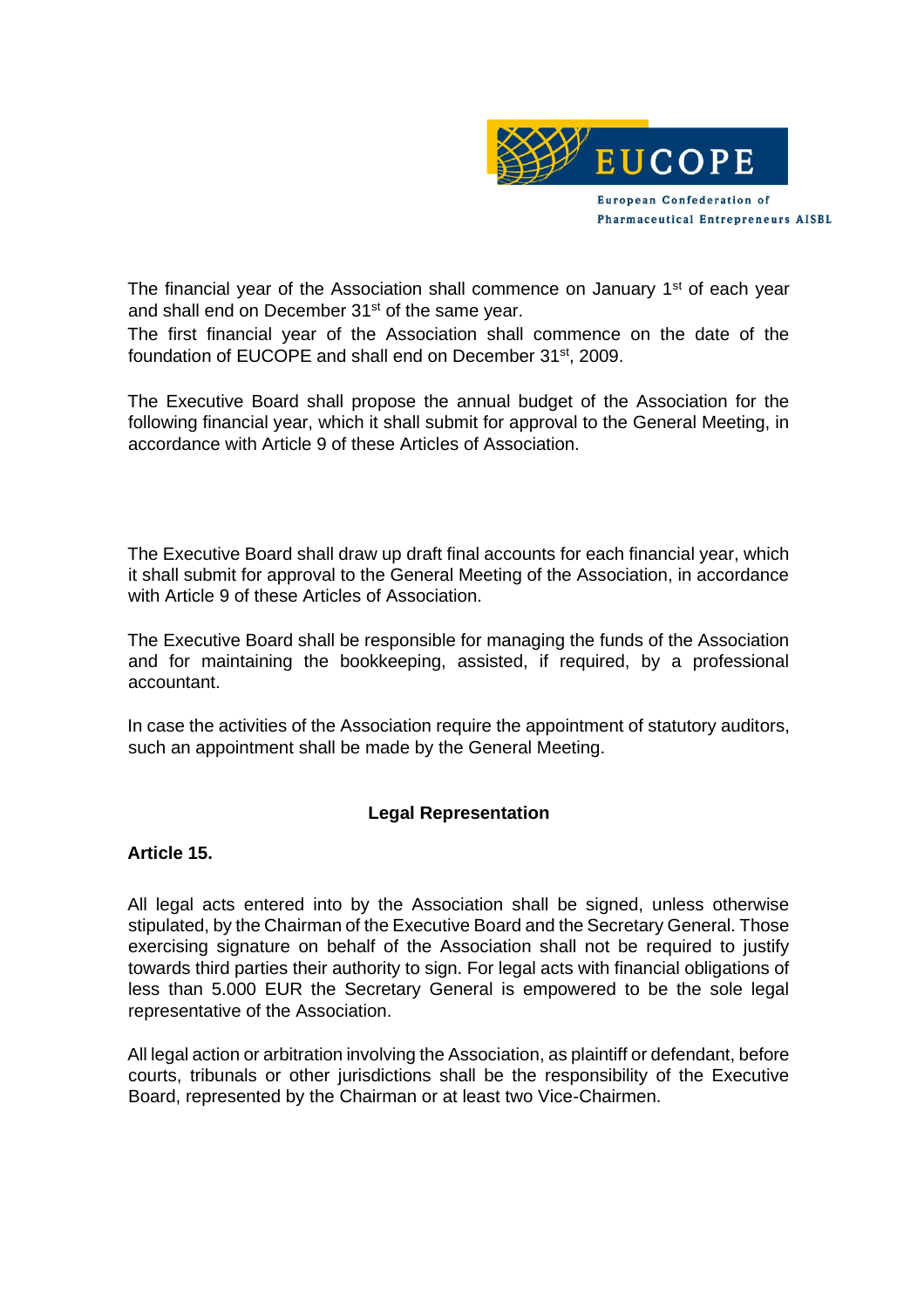

# **TITLE V: AMENDMENT OF THE ARTICLES OF ASSOCIATION - DISSOLUTION**

# **Amendment of the Articles of Association - Dissolution**

#### **Article 16.**

Without prejudice to Article 55 of the title III of the law of 27 June 1921, any proposal to amend the present Articles of Association or to dissolve the Association shall be made by the Executive Board or by 2/3 of the members.

The Secretary General shall give at least 1 month notice of the General Meeting of the members called to vote on the proposal to amend the Articles of Association or to dissolve the Association.

Any member with voting rights may be represented by proxy according to the same rules as for ordinary General Meetings of the members.

Every properly convened General Meeting is qualified to resolve by vote. In case of a decision to amend the Articles of Association, the General Meeting of the members called for this purpose shall conduct business only if at least half of the members with voting rights are present or are represented by proxy. A decision to amend the Articles of Association shall require a majority of 2/3 of the votes of all members of the Association.

A decision to dissolve the Association shall require a majority of 2/3 of the votes of all members of the Association.

If the General Meeting does not achieve the quorum stipulated above, a further General

Meeting of the members shall be called within one calendar month. This further General Meeting of the members shall be empowered to take a binding and final decision on the proposal to amend the Articles of Association or to dissolve the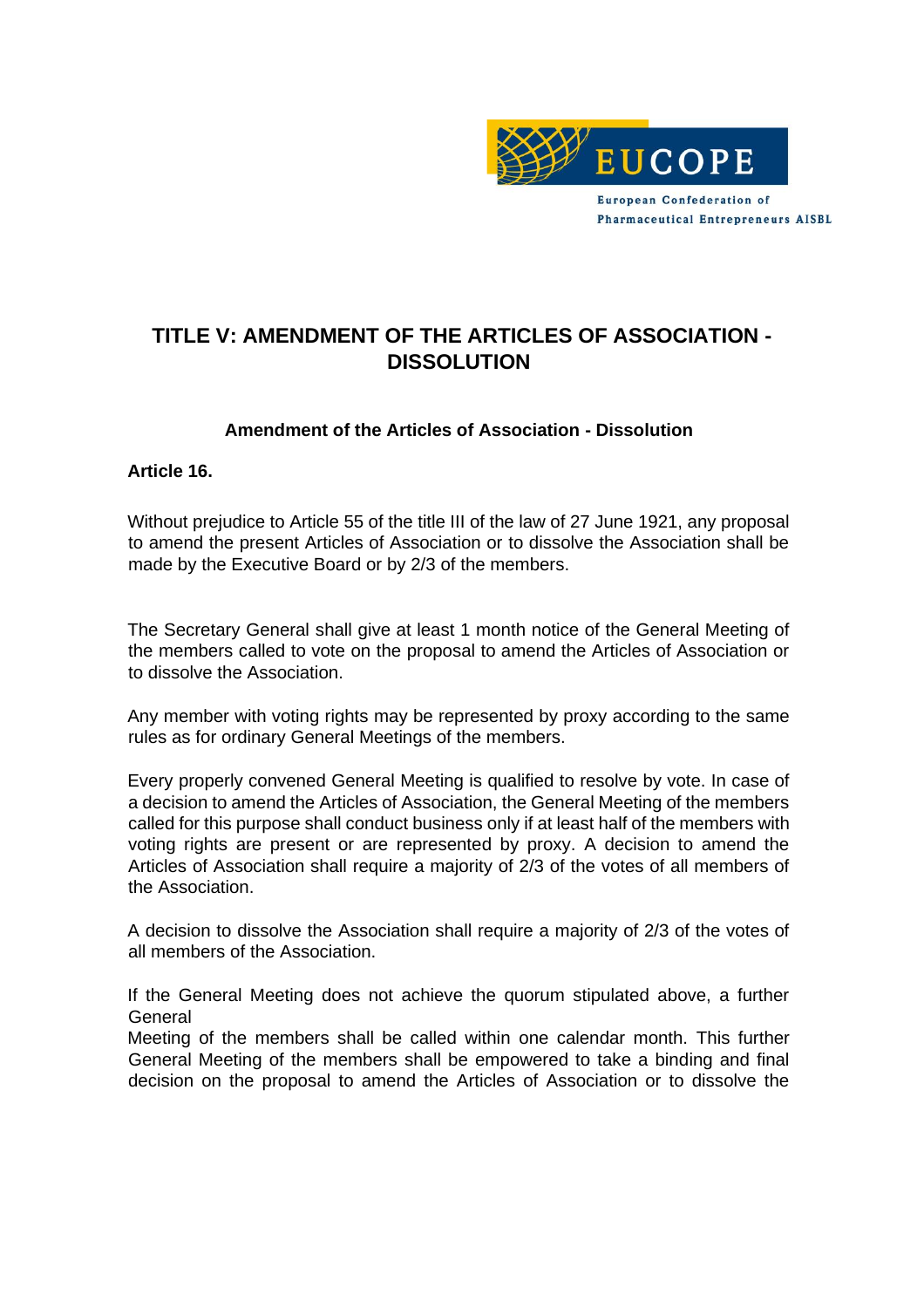

Association, which shall require the votes of 2/3 of the members present or represented by proxy.

The modifications to the statutes are subject to the conditions foreseen under article 50, § 3 of the law of 27 June 1921 on non profit associations, international non profit associations and foundations.

Modification to the Articles of Association should be submitted to the Ministry of Justice and published in the "*Belgian State Gazette*" *(Moniteur belge / Belgisch Staatsblad)*.

In the event of a decision to liquidate the Association, the General Meeting of the members shall appoint one or more liquidators charged with realising the Association's assets and settling its debts. Any net assets shall be disposed with a non lucrative purpose.

# **TITLE VI: GENERAL PROVISIONS**

# **Notice of Meetings, Proxies**

#### **Article 17.**

Notice of meetings and award of proxies shall be made in writing, by letter (recommended or not), by fax or by electronic mail ("e-mail").

#### **Internal By-laws**

#### **Article 18.**

Internal By-laws shall be prepared by the Executive Board and approved by the General Meeting. Amendments to the internal By-laws shall be approved by the General Meeting.

**Other** 

**Article 19.**